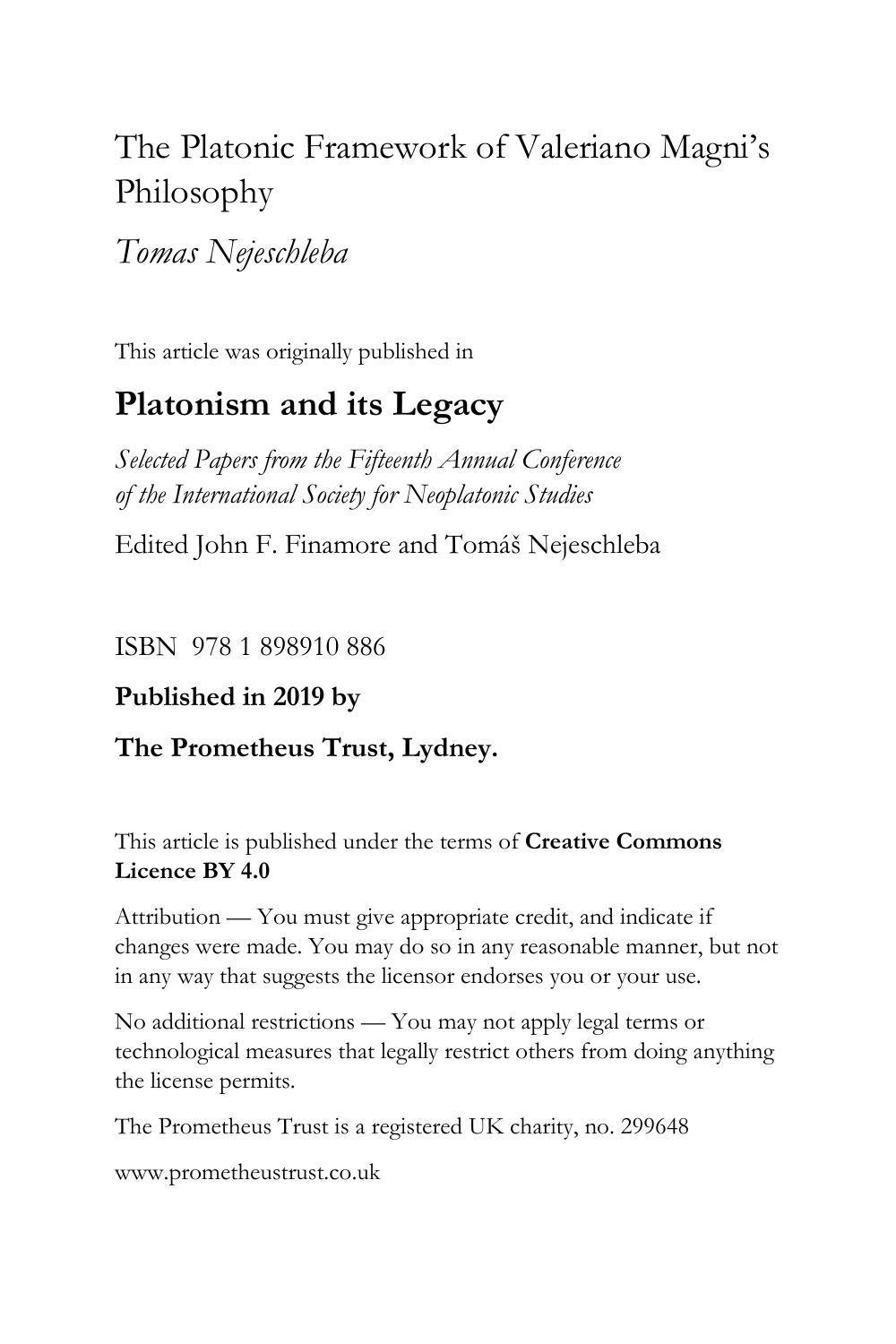# The Platonic Framework of Valeriano Magni's Philosophy<sup>[1](#page-1-0)</sup>

### Tomas Nejeschleba

 The Capuchin friar Valeriano Magni published his first philosophical work *De luce mentium* in Rome in 1642 and it was soon recognized as an approach similar to René Descartes. Although Marin Mersenne recommended that Magni reads Cartesius, he did not feel the need to follow this advice.<sup>[2](#page-1-1)</sup> Magni was deeply influenced, however, by his reading of Galileo Galilei whom he defended, whose works he unsuccessfully tried to publish, and whom he followed by means of his own experiments demonstrating the existence of the void.[3](#page-1-2) Despite certain similarities between Magni's philosophy and Descartes and in spite of the influence exerted by the natural philosophy of Galileo Galilei and of William Gilbert, his philosophy indicates different foundations than Descartes' rationalism and early modern physics. Magni aimed to create a new, Christian philosophical system which would be in concord with both the new sciences and the metaphysics of the medieval Platonic tradition. In my contribution I will analyze certain features of Magni's philosophy, which manifest that he can be assessed as a genuine follower of Plato. I will show that Platonism constitutes the fundamental framework of Valeriano Magni's thought.

First I will briefly introduce this at present little known  $17<sup>th</sup>$  century thinker, his life and main works.<sup>[4](#page-1-3)</sup> Valeriano Magni was born in Milan in 1586, as a child he moved to Prague where he entered the Capuchin order. After completing his order studies he taught philosophy in Capuchin monasteries in Prague, Vienna and Linz. He became the head of the Czech-Austrian province of the Capuchin order, served as an advisor to the Prague Archbishop Cardinal Harrach and as a legate of the Congregatio de Propaganda Fide (from 1629). He was involved in contemporary polemics concerning the re-Catholization of the

<span id="page-1-0"></span><sup>&</sup>lt;sup>1</sup> This study is a result of the research funded by the Czech Science Foundation as the project GA ČR 14-37038G "Between Renaissance and Baroque: Philosophy and Knowledge in the Czech Lands within the Wider European Context".

<span id="page-1-1"></span><sup>2</sup> Cf. Blum (1998) 116.

<span id="page-1-2"></span><sup>3</sup> Cf. Cygan (1969) 135–66.

<span id="page-1-3"></span> $4$  Cf. Sousedík (1982), 12–65; Cygan (1989).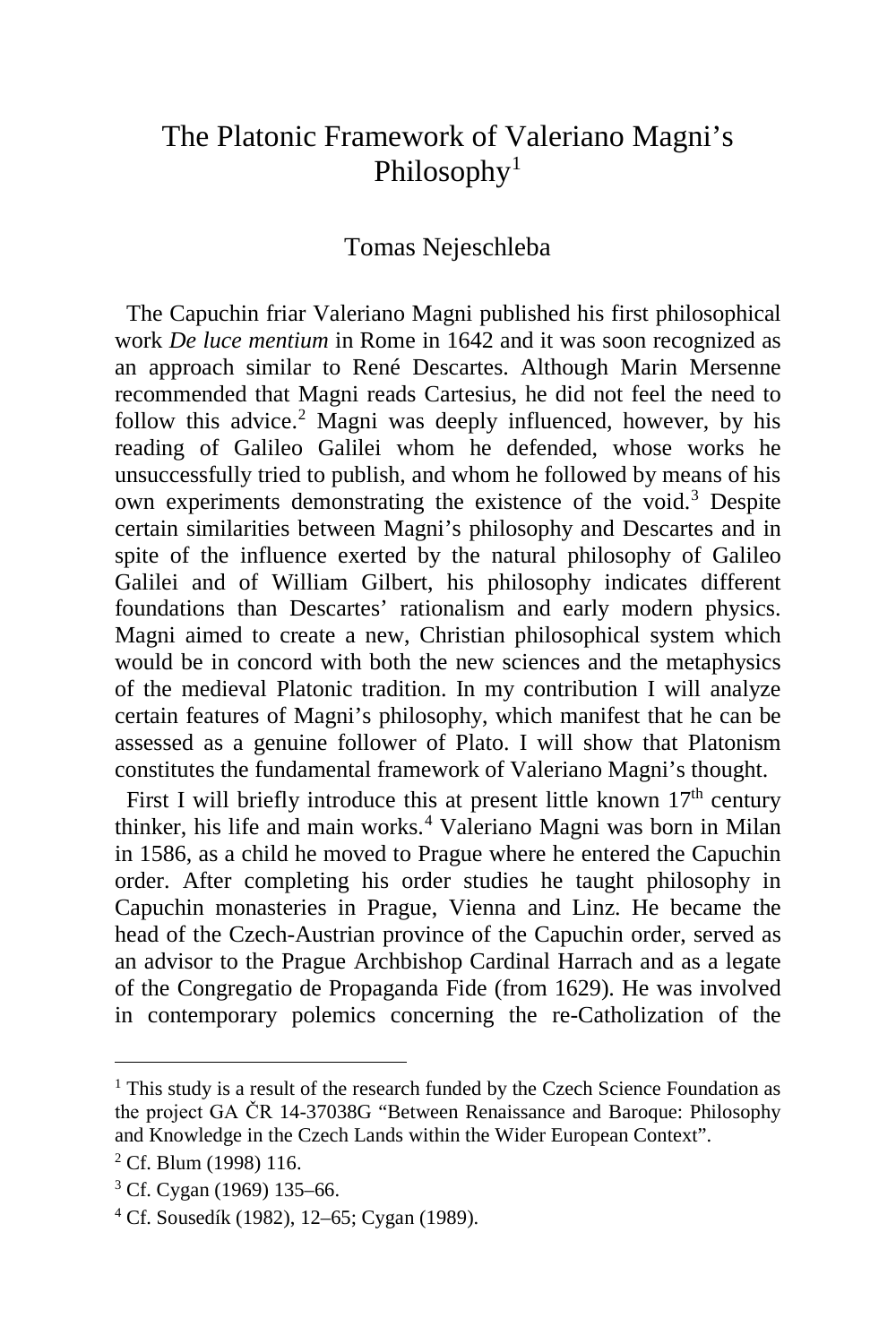Czech Lands, where he advocated nonviolent methods, and in controversies regarding the organization of Prague University.<sup>[5](#page-2-0)</sup> He was a keen opponent of the Jesuits in both.

 His first theological work *Iudicium de Acatholicorum et Catholicorum regula credendi*, published in 1628 was reprinted many times and provoked huge polemics between Magni and protestant theologians of different denominations.<sup>[6](#page-2-1)</sup> Then Magni entered into philosophical discussions by his already mentioned work *De Luce mentium et eius imagine* (Rome 1642).<sup>[7](#page-2-2)</sup> Later Magni left a mark in the history of science and natural philosophy as he successfully performed experiments demonstrating the existence of the vacuum in 1648. When the description of the experiment was published, another huge polemic followed.[8](#page-2-3) Since then Magni sharpened his critique of Aristotelianism by means of his defense of Galileo Galilei.

 His Antiaristotelianism reached its most comprehensive form in his last unfinished work *Opus philosophicum* (1660), which includes a synopsis of Aristotelian philosophy, a critique of Aristotelianism, and a description of Magni's own logic, metaphysics, epistemology, and natural philosophy. By the end of his life Magni had intensified attacks not only on Aristotelian scholasticism but also on the Jesuits. Subsequently, he was arrested in Vienna and sent to see the Pope in 1661. He died in Salzburg on the way to Rome.

 The Platonic framework of Magni's philosophy can be deduced not only from his ardent Antiaristotelianism. As a member of the Capuchin order Magni was educated to a great respect for the medieval Platonic tradition. In the last decades of the  $16<sup>th</sup>$  century the education within the Capuchin order began to focus on the legacy of St. Bonaventure in opposition to the Franciscans, who based their philosophy and theology on John Duns Scotus. For the Capuchins St. Bonaventure was the main authority in the realm of theology in particular, while they still followed Aristotle in the realm of philosophy, as it was common in Scholasticism<sup>[9](#page-2-4)</sup>

 Magni also initially taught philosophy according to Aristotle, as his synopsis of Aristotelian philosophy indicates. Later Magni professes in

<span id="page-2-0"></span><sup>5</sup> Cf. Louthan (2004) 681–99.

<span id="page-2-1"></span><sup>6</sup> Cf. da Novara (1937).

<span id="page-2-2"></span><sup>&</sup>lt;sup>7</sup> Cf. the Latin edition with the Czech translation Magni (2016).

<span id="page-2-3"></span><sup>8</sup> Cf. Bucciantini (1994) 73–91; Gorman (1994) 7–32, Cygan (2002).

<span id="page-2-4"></span><sup>9</sup> Cf. Elpert ( 2008), 349–93, Bérubé (1974) 275–330.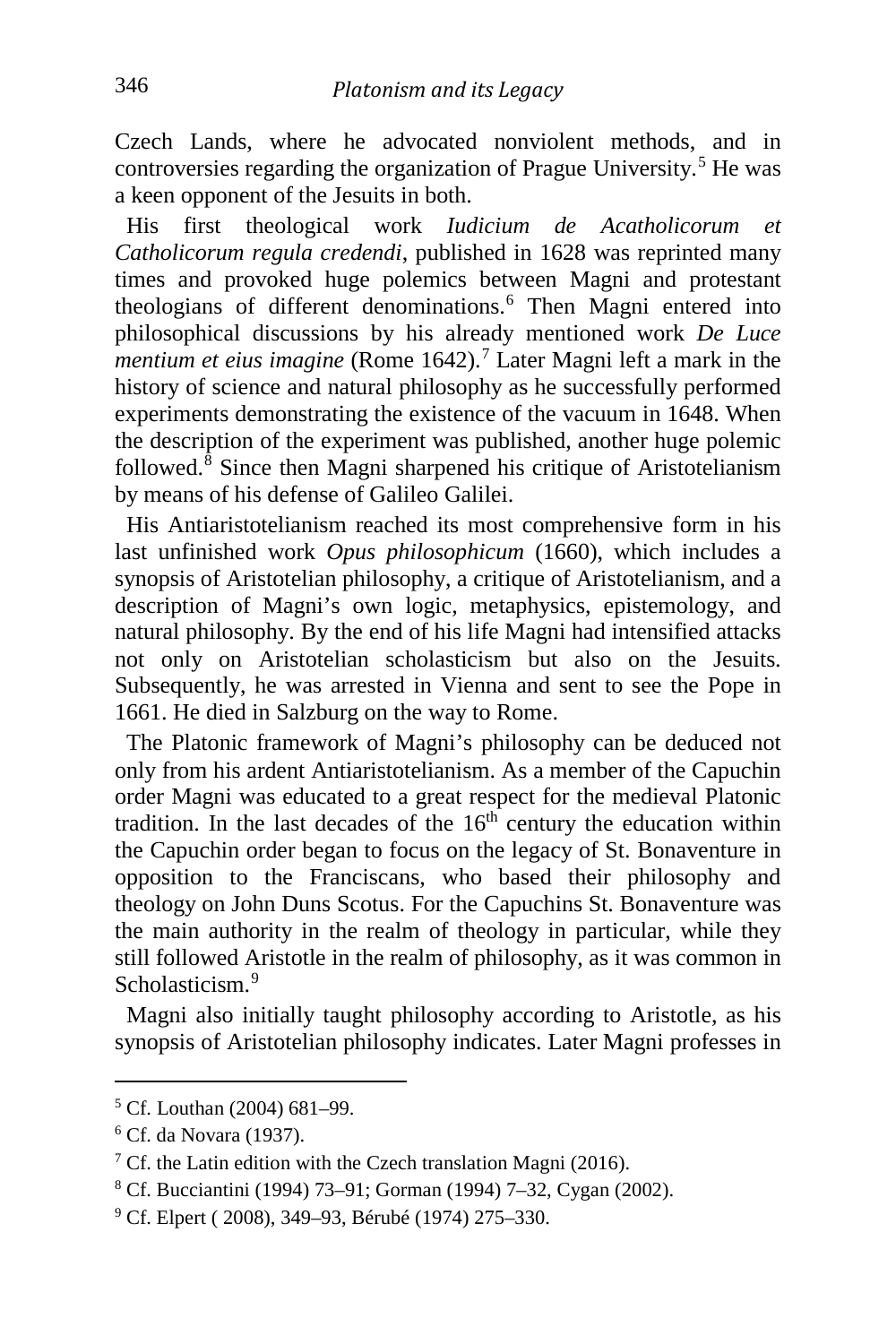his second book *De peripatu* and in *Opus philosophicum* that he had earlier admired Aristotle and liked his metaphysics which contradicted the metaphysics of Plato.[10](#page-3-0) Although he now criticized Aristotelianism and thus one would think that Magni aimed to follow Platonism, this is surprisingly the only important reference to Plato in his mature work. But it does not follow that Magni's philosophy is not Platonic.

 Magni mentions Plato in his first philosophical work *De Luce mentium* in a very important context, which sheds light on his understanding of the tradition he was following. Speaking about the immutable and eternal light of minds, Magni gives examples of persons who obtained divine illumination which is the same in different people and in different periods. The divine illumination of Euclid does not differ from the illumination of Plato, as the excitation of love in Abram is the same as the excitation of love in St. Francis.<sup>[11](#page-3-1)</sup>

 The importance of the accentuation of Plato and Euclid becomes apparent in light of the fact that in his entire work Magni hardly quotes any authority. He even states that he never cites any authority to avoid being accused of misunderstanding someone's thought.<sup>[12](#page-3-2)</sup> There are some exceptions, of course. Magni massively quotes from Aristotle with the goal of criticizing his philosophy and he occasionally mentions authorities he follows in the realm of natural philosophy, i.e.,

<span id="page-3-0"></span><sup>10</sup> Magni (1660) I, tr. 2, cap. 22, 148: "Mirabar tamen, Platonem propterea eo adactum esse, ut poneres ideas, velut plura entia separate. Et mihi placebant pleraque quae in primo Metaph. Aristoteles habet in contrarium." Cf. Magni (1648) *De peripatu* II, 22, 241.

<span id="page-3-1"></span> $11$  Magni (2016) cap. 19, 118: "Itaque Lux mentium immutabilis et aeterna ea est, quae v. g. dedit Euclidi intelligere rationem circuli eandem illi, quam intellexit aut intellecturus sit quivis alius de humano genere. Lux mentium immutabilis et aeterna, quae v. g. excitavit voluntatem Abrahae ad amandum Deum, est illa ipsa, qua excitati sunt aut excitabuntur reliqui, qui amarunt vel amaturi sunt Deum. Divinum lucere Euclidi, divinum excitare amorem in Abrahamo non sunt actiones divinae, distinctae a divino lucere Platoni et a divino excitare amorem in Francisco: sed Lux mentium aeternaliter et incommutabiliter definit v. g. rationem circuli et dat amari Deum, licet sub distinctis temporum differentiis distincti homines illuminentur et caleant a Luce mentium."

<span id="page-3-2"></span><sup>12</sup> Magni (1660) tr. 3, cap. 5, 6: "Trado meam Philosophiam, nullo citato Auctore, ne reprehendar, quod non intellexerim eorum sententiam, neve hoc Opus evadat in librum librorum." Cf. Blum (1998) 103.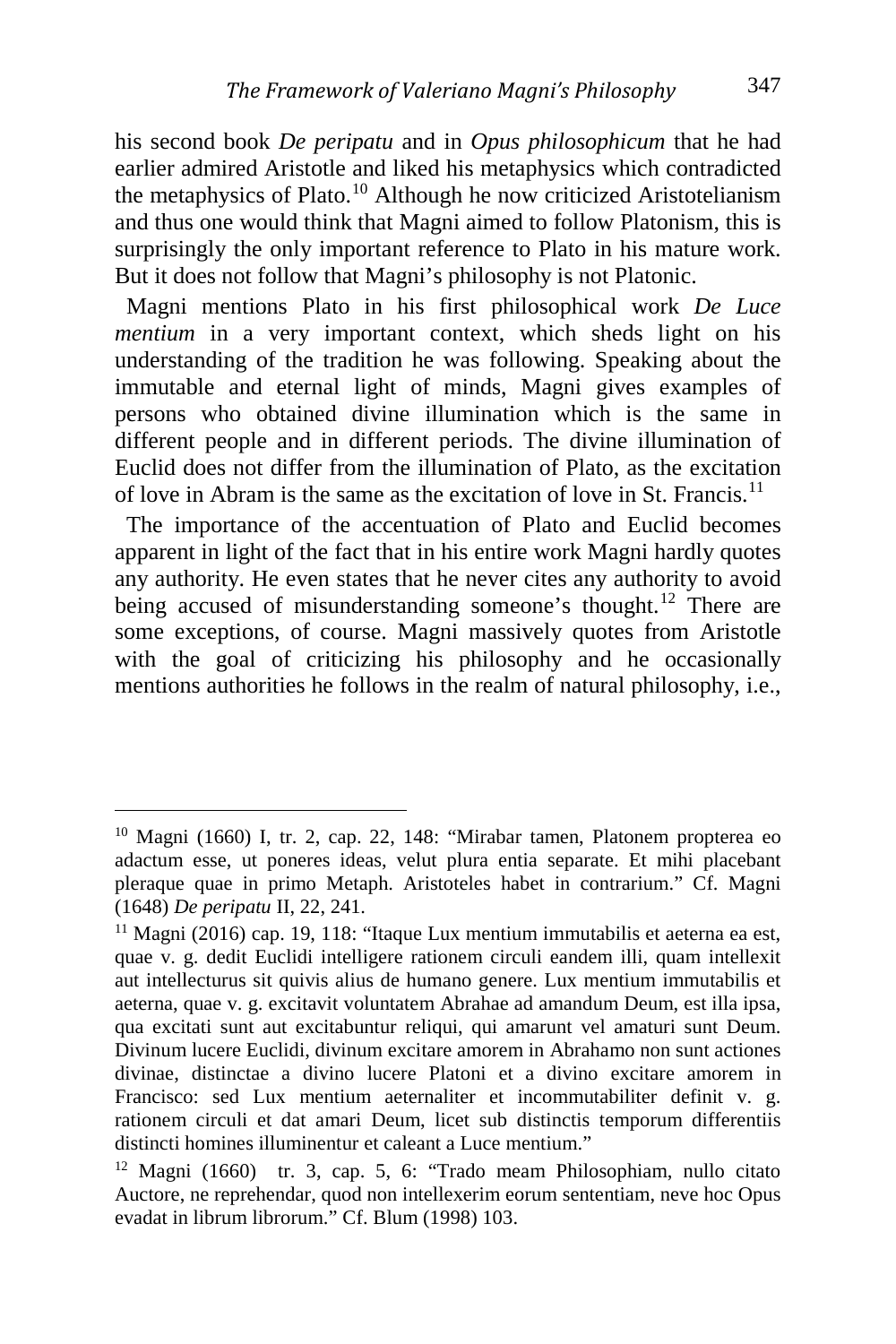Copernicus, Galilei, and Gilbert, who helped him to refute Aristotelianism.[13](#page-4-0)

 References to St. Augustine and St. Bonaventure, the models of Magni's philosophy and theology who were prescribed by the order tradition, are another exception to Magni's habit not to quote. In the last two chapters of his first philosophical work *De Luce mentium*  Valeriano evaluates his own philosophy as merely a continuation of their thought.[14](#page-4-1) Thus, Lucas Wadding, the author of the "approbatio" introducing Magni's book, describes it as a mystical treatise derived from St. Bonaventure.[15](#page-4-2) Magni later aims to underline his dependence on St. Augustine and St. Bonaventure in a book with the title *On the light of minds and its image* and the subtitle *ex Sanctis Patribus Augustino et Bonaventura*. [16](#page-4-3) There he made an effort to show that his own philosophy is in real concord with these exponents of Platonic tradition.

 Despite this, Valeriano Magni tries to construct his philosophy independently of any authority by means of concentrating upon an analysis of his own cognitive processes. This is the intrinsic reason for not quoting any authority. Introspection as a method of philosophizing from the "I" does not need to recall any tradition and authority.<sup>[17](#page-4-4)</sup> Although in using the introspection method he might resemble Descartes, Valeriano Magni adopted it from both St. Augustine and St. Bonaventure, indirectly citing the claim "entre into our mind" of St. Bonaventure's *Itinerary of Mind into God*, for only "inside the man

<span id="page-4-0"></span><sup>13</sup> Magni (1648) *De peripatu* I, cap. 2, 12: "Ego suscipio in Astrologia Ioannem (sic) Copernicum, in eadem facultate et nonnullis quaestionibus physicis Galileum de Galileis, in revelanda occulta natura magnetis, quae, rite cognita, aperit viam perscrutanti structuram machinae mundanae, Gulielmum Rhobertum Anglum."

<span id="page-4-1"></span><sup>14</sup> Magni (2016) cap. 23, 146: "Sed non me subduco ab hoc tractatu, nisi cognoscas et Augustinum et Bonaventuram inter reliquos hanc Lucem et ejus imaginem intellexisse non aliter, quam ut explicavi. Ibid., cap. 24, 148: "Imo vix puto extare eximium doctorem ecclesiasticum, qui non habeat pleraque similia his, quae protuli ex Augustino; quos tamen non commemoro: sed unum Bonaventuram adjungo Ordinis Sancti Francisci quondam generalem et demum S<anctae> R<omanae> E<cclesiae> cardinalem."

<span id="page-4-2"></span><sup>15</sup> Magni (1642) Approbatio, 4: Argumentum continet non adeo novum, quia S. Bonaventura, alijsque Asceticis viris fuerit praemonstratum. Cf. Blum (1998) 109.

<span id="page-4-3"></span><sup>&</sup>lt;sup>16</sup> Magni (1645).

<span id="page-4-4"></span><sup>&</sup>lt;sup>17</sup> Cf. Blum (1998) 110ff.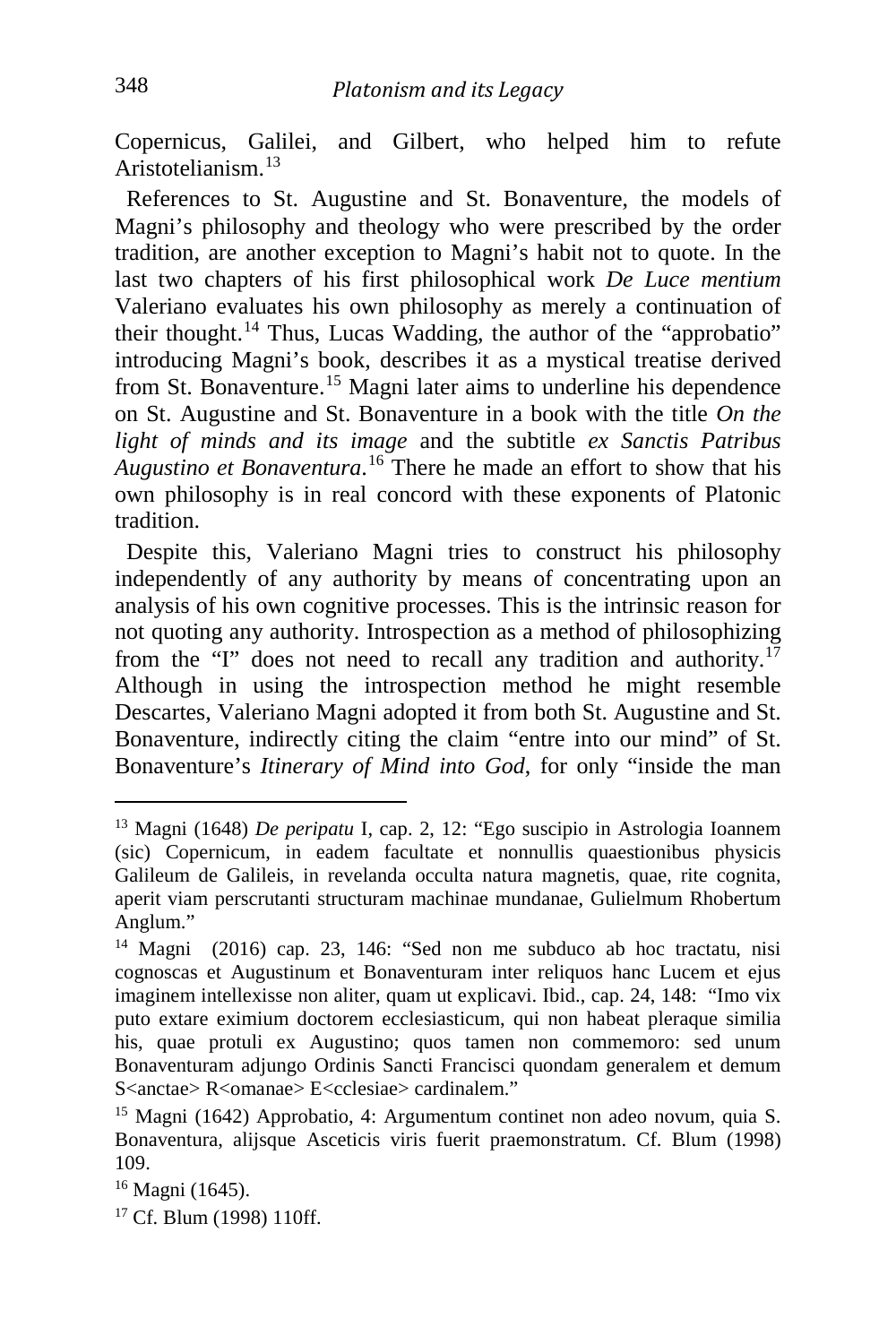lives the truth", as St. Augustine states.<sup>[18](#page-5-0)</sup> St. Augustine and St. Bonaventure taught Magni to take two steps needed for introspection: to turn inward, and to focus on the inner mental states.<sup>[19](#page-5-1)</sup> Introspection, Platonic in origin, constitutes the foundation of Magni's approach to all philosophical issues and thus, as a starting point of philosophizing, plays a crucial role in Magni's thought. All other features of Magni's philosophy must be derived from this initial methodological claim.

 Also other aspects of Magni's thought can be considered as Platonic in their origin. Magni states that the human mind flies through two realms. The first one is a realm of so-called existing things, which comprises angels, the heaven, the stars, elements, minerals, plants, human beings and everything which exists or coexists in the world. The other realm is an eternal region of the ideas of all things, not only existing ones but also possible ones. These are exemplars according to which all created things were created. The existing things are cognizable and imitate the intelligible ideas.[20](#page-5-2) Magni stresses the immensity of the difference between the realm in which we live and the realm of intelligible things. Our world is subject to change, generation and corruption, and everything in the world has its proper location in space and time. On the contrary, the intelligible realm, which Magni calls in concord with St. Augustine and St. Bonaventure "eternal art", is unchangeable, has no spatial and temporal limitation, for it is beyond any place and time.<sup>[21](#page-5-3)</sup>

<span id="page-5-0"></span><sup>18</sup> Magni (2016) cap. 1, 44: "Imo adjungo, quod tu, ubi revocasti oculum a coelo, introversus nil aliud ex proposito perquirebas, quam veritatem aeternam et incommutabilem." Cf. Bonaventura (1891) I, 2: "intrare ad mentem nostram quae est imago Dei", Augustinus (1962) XXXIX,72, 234: "noli foras ire, in te ipsum redi, in interiore homine habitat veritas."

<span id="page-5-1"></span><sup>&</sup>lt;sup>19</sup> On two steps of the introspection cf. Stern-Gillet (2007) 145–75.

<span id="page-5-2"></span> $20$  Magni (2016) cap. 10, 66: "Est, Francisce, duplex regio, quam mente percurras. Una complectitur entia, inter quae nos ipsi computamur: hanc nomino regionem entium existentium. In altera fulgent rationes existentium, quam dico regionem intelligibilium. Illa in unum mundum colligit angelos, coelum, sidera, elementa, mineralia, vegetabilia, bruta, homines et si quae sunt alia ejusmodi, quae hic et nunc existant et coexistant. Haec habet horum omnium, imo et entium possibilium, rationes seu ideas, quibus entia existentia conformantur vel conformari possunt. Entia existentia proprie cognoscuntur. Existentium et possibilium rationes proprie intelliguntur."

<span id="page-5-3"></span><sup>21</sup> Ibid. cap. 10, 68. "O Francisce, quam magna est regio, quam inhabitat Lux mentium: magna est et non habet finem, excelsa et immensa. Haec regio est illa, unde fulgent rationes, quas imitantur entia, quae hoc mundo hic et nunc existente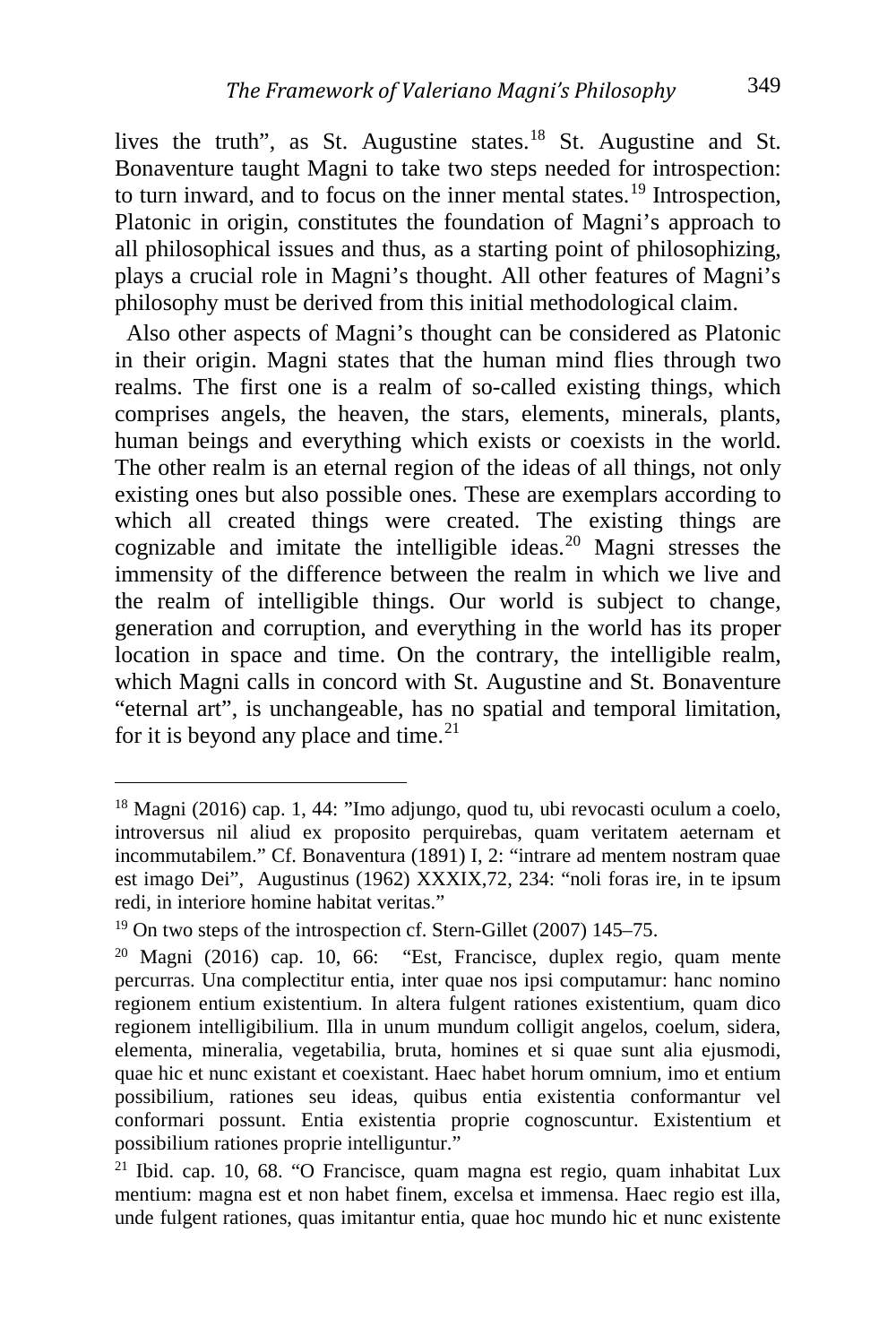For Magni this strict Platonic dualism is the result of introspection. The human mind can come to the difference between the world of existing things and the world of ideas only when it has turned inward. Or in other words, the human mind engaging in introspection must necessarily distinguish the corporeal things, or better to say the intentional representations of corporeal things, from their ideas, which these representations presuppose. For instance in *De Luce mentium*  Valeriano speaks about the assessment of corporeal beauty which requires the prior knowledge of perfect beauty, in which all corporeal beauty participates. The image of a beautiful person, which emerges in the mind as a representation of the beautiful person, is compared in the mind with perfect beauty already existing in the mind.<sup>[22](#page-6-0)</sup> This passage on beauty can be an allusion to Plotinus' *Ennead* or possibly an echo of Marsilio Ficino's *Commentary on Plato's Symposium*, which could be one of the unacknowledged sources of Magni's philosophy.

 On the other hand, introspection is a way to overcome this dualism in a certain sense. While the beings in the existing world are cognizable, the eternal realm is intelligible. To overcome the difference, Magni has to find a connection between cognition and intellection inside the

continentur….Vis scire, quid intersit palatium hoc et artem ejus? Palatium hoc habuit initium essendi. Dum est, est obnoxium mutationi multiplici. Desinet esse. Insuper palatium hoc est in loco unico, determinato et plane definito. At vero ars, in quam respicit omnis ille, qui aedificat palatium, non habuit initium essendi artem ejusmodi. Nulli est obnoxia mutationi. Nunquam desinet esse ars. Insuper non arctatur ad ullum locum. Est enim ars illa ab aeterno, in aeternum, incommutabilis in omni loco et extra omnem locum. Heu, heu, Francisce, quam est immane discrimen illud, quod sejungit regionem, in qua sumus, a regione intelligibilium."

<span id="page-6-0"></span><sup>22</sup> Ibid. cap. 6, 54-56. "… si sit censendum de corporali pulchritudine multarum personarum, id fieri nequit citra errorem, nisi praecognoscamus perfectam pulchritudinem, ex qua definimus, quid pulchritudinis participet unaquaeque propositarum personarum … Petrus vero, cujus pulchritudinem definite volo cognoscere, nil habeat pulchritudinis praeter congruam molem; eam tum definio, cum ex nota perfecta pulchritudine intelligo Petrum ex tribus requisitis unam habere molem congruam ... Vides ergo, ut pulchritudo perfecta non repraesentet aut undequaque assimiletur personis pulchris; sed duntaxat secundum aliquam vel aliquas sui partes: cum interea et imago supponens pro imaginato et ea, cui comparamus rem, cujus est imago, adaequate assimilentur rei; adeo ut imago supponens accipiatur pro re et ea, cui res comparatur, sit velut adaequata idea rei cognoscendae. Perfectum vero si co|gnoscatur, non est per omnia simile imperfectis, et consequenter non affirmatur de illis; sed cognoscenti dat ea cognoscere definiendo, ut dictum est."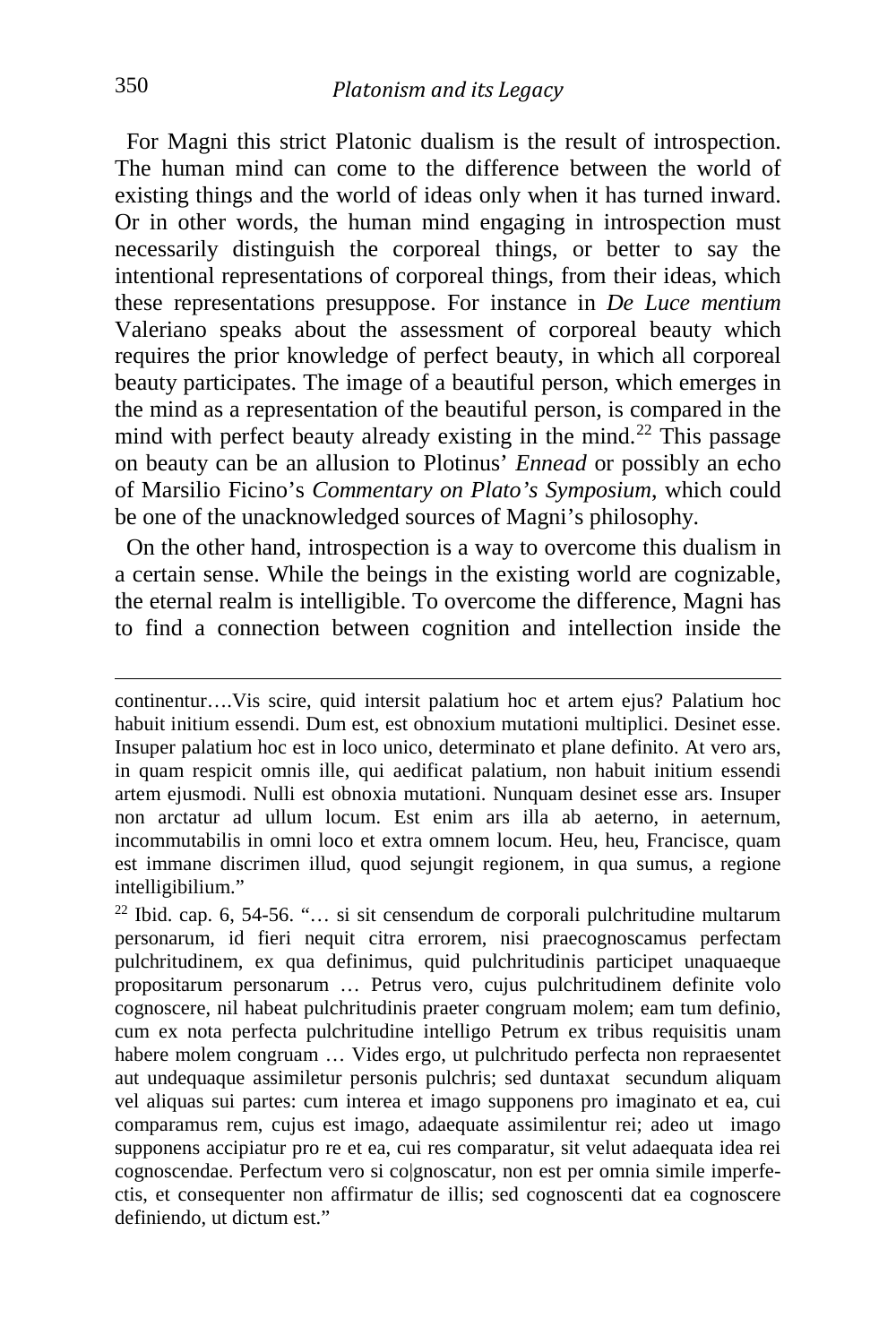human mind, which would correspond to the ontological difference between the realm of existing things and the realm of eternal ideas.

 Here Magni comes to the central concept of his philosophy, to the concept of "the light of minds", which he has again borrowed from both St. Augustine and St. Bonaventure. Magni elaborates on the theory of illumination, which was typical for medieval and Renaissance Platonism, by means of ascribing epistemological, ontological and natural-philosophical meaning to light.

 To explain the epistemological role of light and the light of minds, Magni draws an analogy between the senses and the intellect. Like corporeal light, which is the precondition of all sensible cognition, the light of minds is the precondition of the human intellect and of intellection.[23](#page-7-0) The first part of the analogy, that corporeal light is the precondition of sensible cognition, which seems to be unintuitive, is based on Magni's specific view of the object of sensible cognition. While the object of sense perception are bodies (*corpora*), the object of intellection is being. Then Magni underscores the extension of bodies as their main feature, which resembles Descartes' *res extensa*. Nevertheless, unlike Descartes, Magni thinks that one can have cognition of bodies as such, i.e. of their extension, only by means of sight. The other sense faculties, hearing, taste, smell and touch, do not cognize bodies as such but merely some of their qualities.<sup>[24](#page-7-1)</sup>

 Consequently, according to Magni, in sense cognition, light is the precondition of seeing, because bodies are not visible and thus not cognizable, if they are not illuminated by light.<sup>[25](#page-7-2)</sup> Without illumination

<span id="page-7-0"></span><sup>23</sup> Ibid. cap. 10, 70: "Et quemadmodum lux sensibilis distinguit quaelibet minutiora corpora sub obtutu videntis, sic Lux mentium distinguit omnia ac singula, quae in repraesentato mundo sensibili habent diversam entitatis rationem…. Scias ergo ea omnia, quae quomodolibet illuminantur, distinguuntur seu secernuntur a Luce mentium, pertinere ad regionem entium existentium. Lux vero mentium est ipsissima regio intelligibilium."

<span id="page-7-1"></span><sup>24</sup> Ibid. cap. 2, 46: "Non tamen lux illuminat sonum, odorem, saporem, calorem, frigiditatem, humiditatem, siccitatem et alia ejusmodi: haec enim non sunt corpora, sed qualitates in corporibus, quae oculis clausis percipi possunt."

<span id="page-7-2"></span> $25$  Ibid.: "Corpora vero qua corpora, si non sint a luce illuminata, sunt invisibilia." Magni follows the medieval Augustinian-Bonaventurian tradition stressing the sensible light as the condition of seeing. Cf. Scarpelli (2007) 65.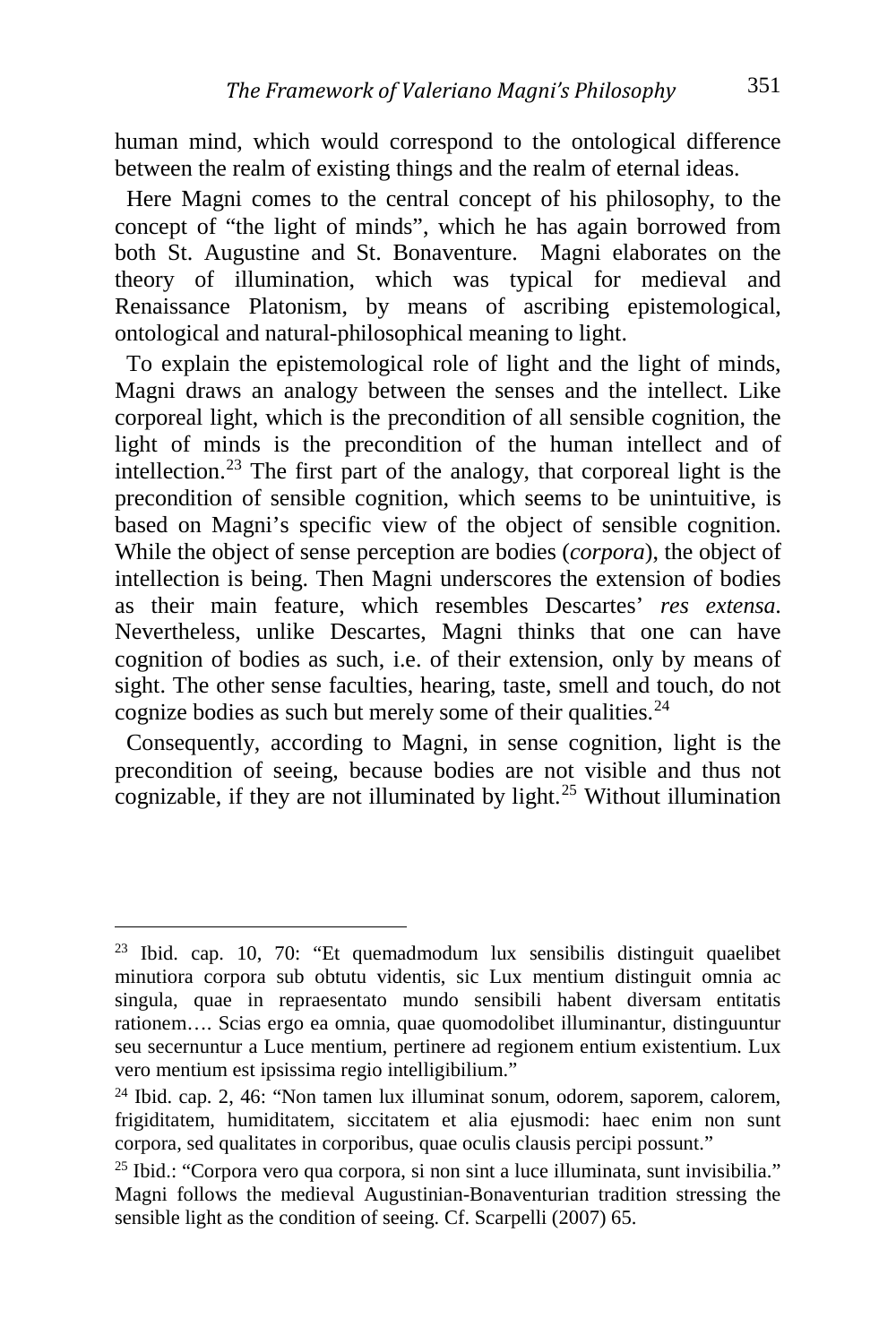by physical light or sensible light (*lux sensibilis*) one would only have knowledge of qualities of bodies and not of bodies as such. [26](#page-8-0)

 Then it is easy for Magni to draw the above mentioned analogy between corporeal light and the light of mind. Mental light is a condition of judgment and definition. Humans can judge or define only in the light of the mind, as its precondition. To support this view Magni creates a thought experiment; he even uses this modern term explicitly (experimentum mentale). He forms the hypothesis that light is emitted from the eyes. Then, if a man were in a cell illuminated by no light, his eyes would emit light illuminating everything in the room. Therefore, Magni concludes, light is a condition of cognition, but is not cognizable as such. The man in the cell whose eyes would emit light would see the cell and the objects inside it but not the light of his eyes.[27](#page-8-1)

 Similarly, in judging and defining one needs mental light as its precondition, which he does not cognize, or at least not directly. Judgement is an activity of the human soul which compares the image of a thing with a similar image, dwelling inside of the mind. Without mental light one could not come to any conclusion, or definition.<sup>[28](#page-8-2)</sup> Judging and defining have a syllogistic form, in which the general proposition is not derived from the senses. Only when someone enters his or her mind, he or she grasps the veracity of these general propositions, such as "every whole is greater than its part". This statement is known by itself. Magni says that it is a "direct per se notum" of intellection.

 But there is also another type of per se notum, which Magni calls "reflexive" per se notum, which is graspable only by means of

<span id="page-8-0"></span> $26$  On the meaning of the sense perception in Magni cf. Sousedík (1982) 94–99, Nejeschleba (2017).

<span id="page-8-1"></span> $27$  Magni (2016) cap. 12, 78: "Cogita ergo, Francisce, quid foret, si homo propagaret lumen ex oculis propriis; isque foret constitutus in conclavi, in quo nullum sit lumen praeter illud, quod manat ab oculis hominis illius. Hic suis lucentibus oculis illuminaret conclave et quae in eo continentur: puta parietes, fenestras, januam, mensam, scabella, vasa, libros et alia ejusmodi; quae omnia videret ac discerneret beneficio illius lucis, quam emittit ex propriis oculis: nec tamen is posset eam lucem suis oculis insidentem intueri; sed duntaxat a ea, quae per illam redduntur visibilia."

<span id="page-8-2"></span> $28$  Ibid. cap. 8, 60: "Quoniam vero nulla est perfectio, quae velut ens imperfectum non colligatur sub entitate perfecta: necessario entitas perfecta est Lux mentium, quae dat intelligenti definire omnia entia."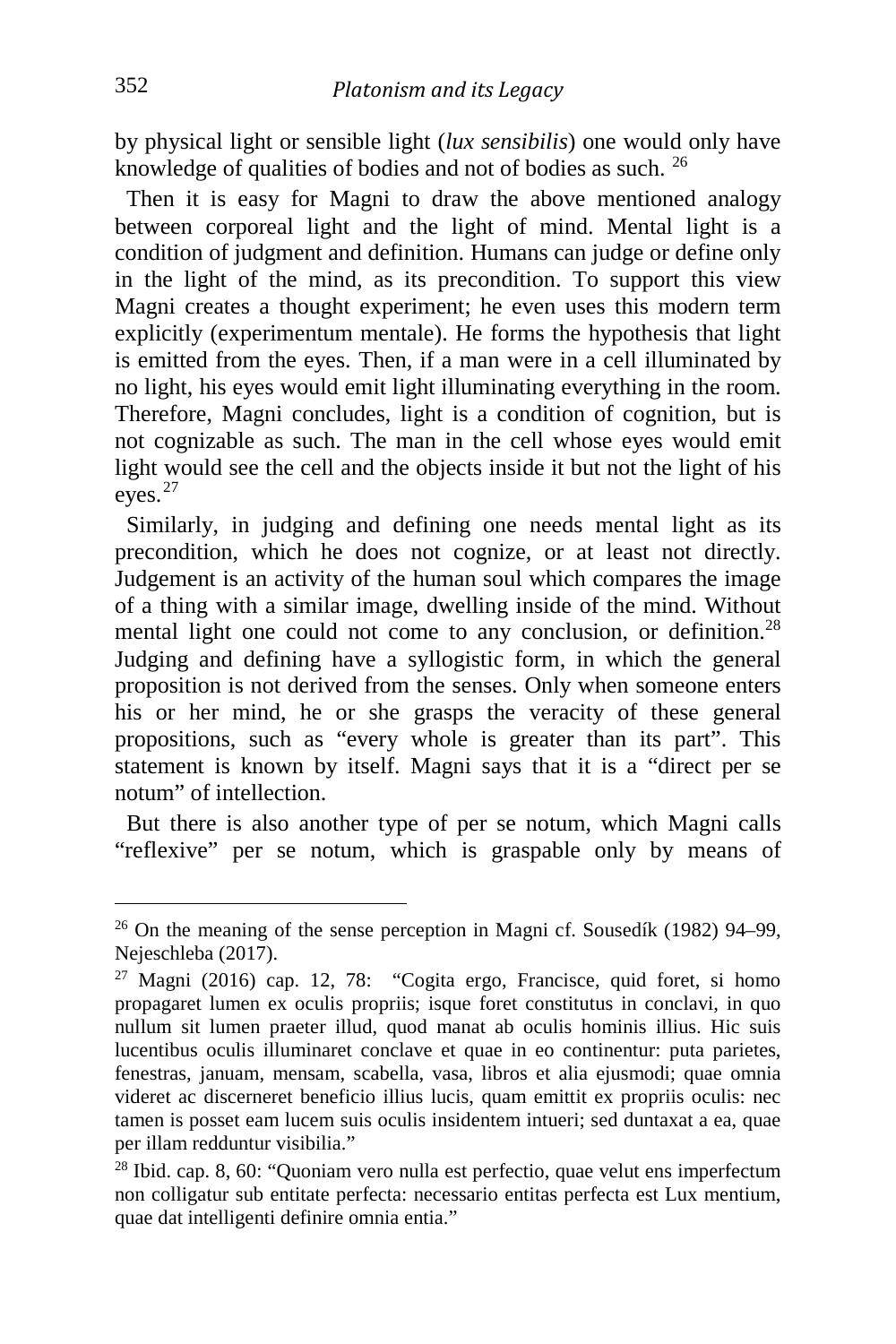introspection. An example of this may be "I am aware that I know that every whole is greater than its part".<sup>[29](#page-9-0)</sup>

 Thus, the result of reflexion as part of introspection is selfawareness.[30](#page-9-1) During the process of cognition the soul becomes an image very similar to the external object, which is the source of the light. Simultaneously the soul itself becomes this light, which is received by the soul. The soul, which has become light, cognizes by means of this light and also comes to cognize its own nature and therefore attains self-awareness. Visual sense cognition leads to the knowledge that the cognizing person existed before the sense cognition.[31](#page-9-2)

 Self-awareness precedes sense cognition and this is what Magni calls the light of minds. By means of the light of minds we see ideas which enable us to judge and define. The source of ideas is God, dwelling as the light of minds in the human soul, which is his image. The human soul thus cognizes God directly but not absolutely, insofar as God is an example of things which can only be imitated imperfectly. Nevertheless, by means of reflexion one can grasp God as the bare light of minds in eternal intellection, which is hidden in the darkness of our mind.[32](#page-9-3) Magni concludes that the light by means of which we see all things has been infused into our mind, but whenever we try to see this light we do not grasp anything. It is not possible to see it directly, as it is not possible for us to see our eyes through our eyes.  $33$ 

<span id="page-9-0"></span><sup>29</sup> Magni (1660) III, tr. 9, 8: "Noscuntur autem actu directo vel reflexo. …Nos cognoscimus et sensu et intellectu. Hinc quattuor differentiae per se notorum, scilicet, primo-nota per sensum, v. g. Sol visus. Primo-nota per intellectum, ut Totum est maius sua parte. Meae sensationes mihi per se notae, v. g. Sum conscius, me videre Solem, sum conscius, me imaginari Solem. Demum meae intellectiones; sum conscius, me intelligere, quod Totum sit maius sua parte."

<span id="page-9-1"></span><sup>30</sup> Magni (2016) cap. 20, 122–127. Cf. Sousedík (1982) 94.

<span id="page-9-2"></span><sup>31</sup> Magni (1660) III, tr. 10, cap. 3, 21: "Animadverto autem, quod ego mutatus de illis tenebris ad illa lumina, non puto, me mutari de mera non entitate ad illam entitatem luminosam; sed sic mutor, conscius, me praeexistere illi illumination." Cf. Blum (1998) 107.

<span id="page-9-3"></span> $32$  Magni (2016) cap. 11, 71-77. Chapter is entitled "Lux mentium posuit tenebras latibulum suum". To the knowledge of God in Magni cf. da Guspini (1960) 264– 97; Sousedík (1998) 118–24.

<span id="page-9-4"></span><sup>33</sup> Magni (2016) cap. 12, 78: "Porro menti humanae naturaliter indita est Lux, per quam intelligimus entia omnia; licet cum eam Lucem intueri conamur, nil nobis occurat, quod intelligamus: non tamen sic est nobis impossibile eam Lucem immediate animadvertere, ut nobis est impossibile immediate videre oculis proprios oculos."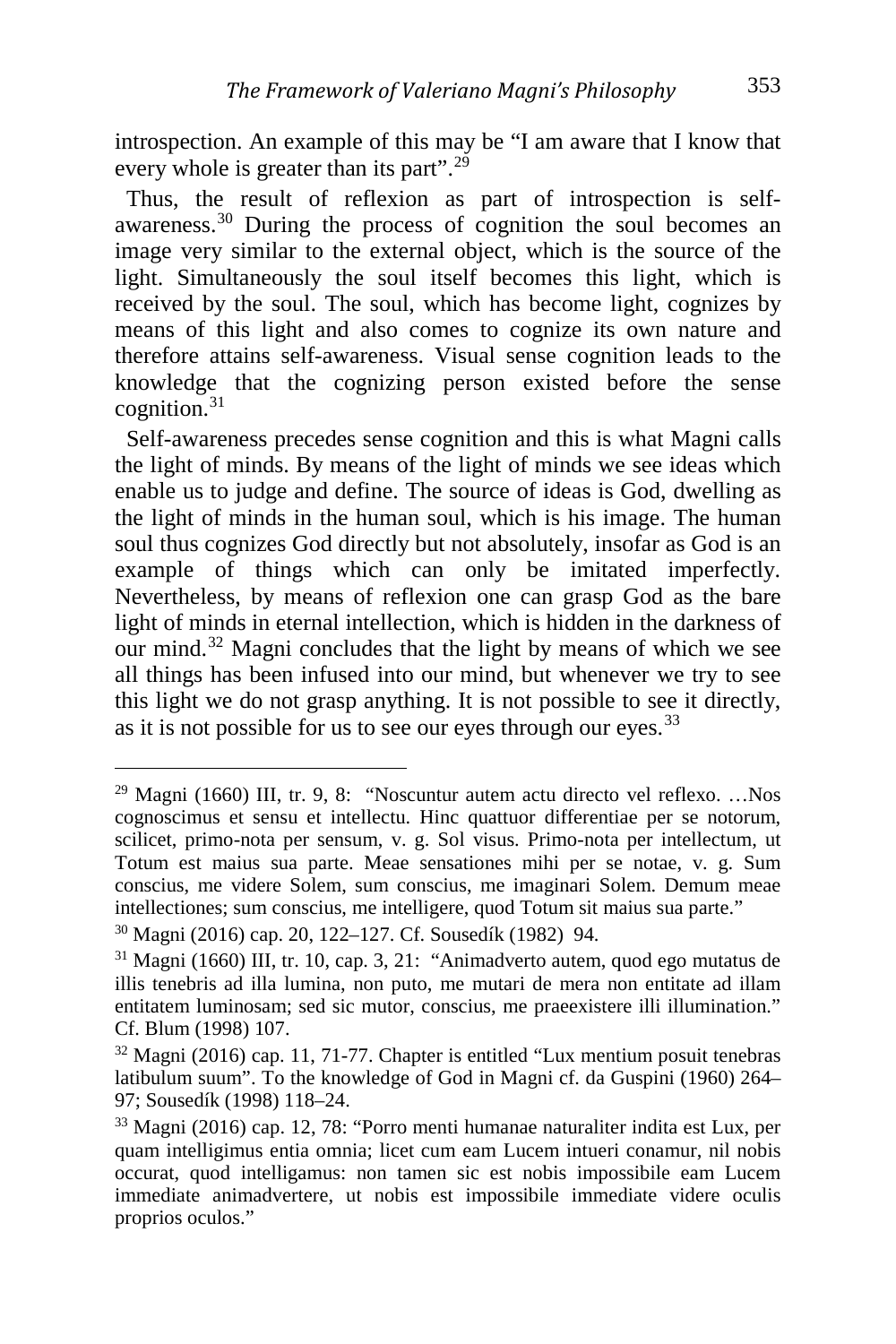This is how Magni's elaboration of medieval Platonism and medieval metaphysics of light follows St. Augustine and St. Bonaventure. As Magni identifies the light of minds, which is the principle of human cognition and intellection, with God the creator as the light of minds, he connects the epistemological and ontological meaning of light. Light as the epistemological principle is simultaneously the ontological principle. Magni justifies his view of God the creator as light identified with the intellect by means of his reading of the beginning of the Gospel according to John, where he interprets the Greek term "logos" not as "verbum" but as "ratio": "In principio erat ratio".<sup>34</sup>

 Magni later continued to develop metaphysics of light, when he also described light as a fundamental physical principle, influenced by contemporary physics and by his own experiments with the vacuum. Magni's Platonism could be described in greater detail and further Platonic features of Magni's philosophy could be enumerated, such as his use of the metaphor of the Sun in his defence of heliocentrism.

 To sum up, Valeriano Magni in his philosophy explicitly follows St. Augustine and St. Bonaventurian medieval Platonism, which he tries to elaborate into a comprehensive system. He adopts the Platonic ontological distinction between the world of existing things and the realm of eternal ideas. Augustinian introspection plays a crucial role in his philosophy, for this distinction can be discovered only when the mind has turned inward and after examining the mental states. The introspection results in self-awareness and in an emphasis on the concept of the light of minds, which is an elaboration of the Augustinian-Bonaventurian metaphysics of light, underscoring the epistemological, ontological, and natural philosophical meaning of light. For these reasons the framework of Valeriano Magni's philosophy can be regarded as Platonic and even Valeriano Magni himself as a late follower of Plato, whom he explicitly assessed as a thinker illuminated by God.

<span id="page-10-0"></span><sup>34</sup> Ibid. cap. 21, 132: "Hoc doctore intellexi, quod in principio erat Verbum et Verbum erat apud Deum et Deus erat Verbum etc., Jo. c. 1., scilicet, quod ab aeterno erat Ratio; et Ratio erat apud Deum; et Deus erat Ratio; hoc nimirum fuisse ab aeterno apud Deum: omnia per Rationem facta esse et sine ipsa nil eorum, quae sunt, factum esse." Cf. Bérubé (1984) 129–57.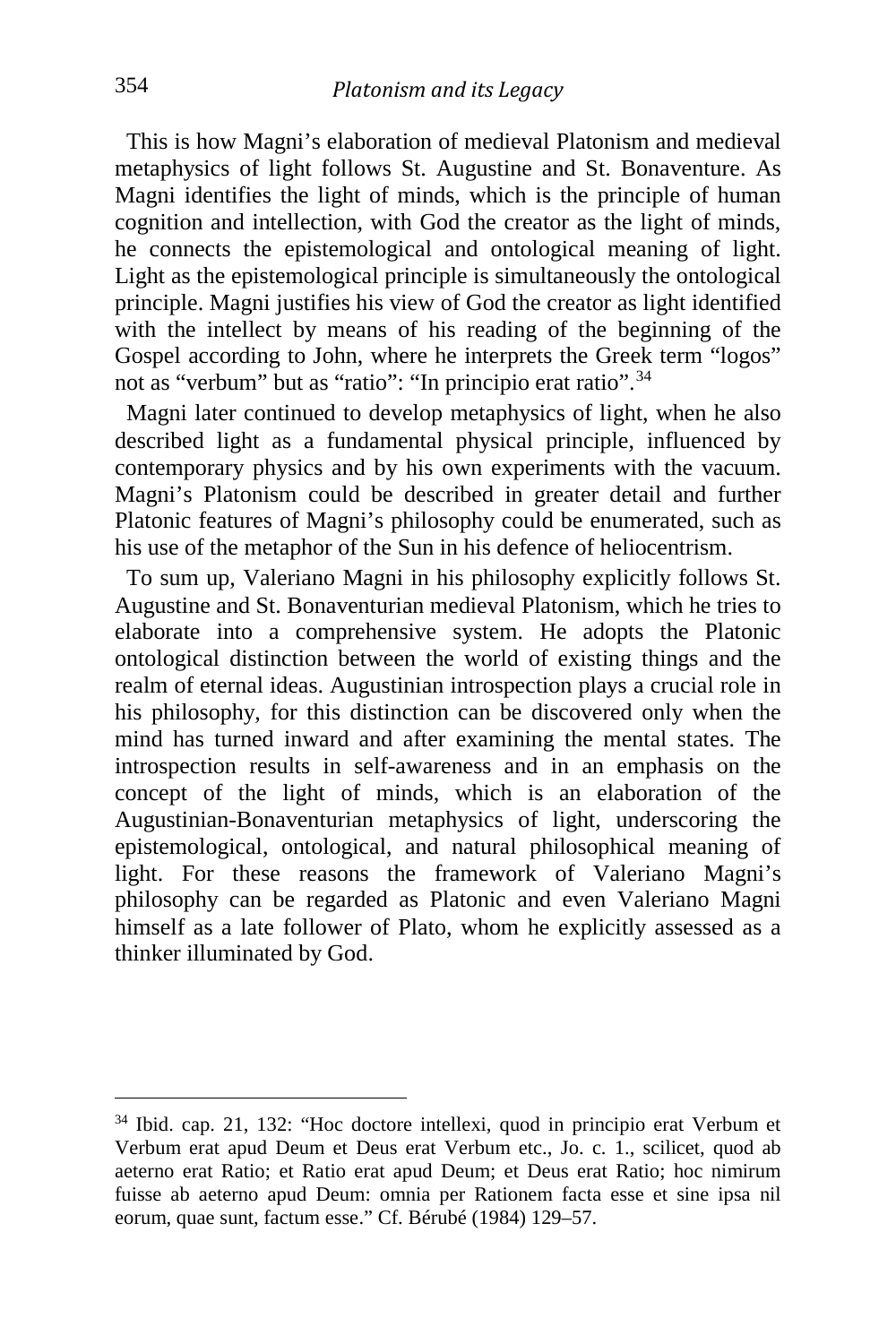#### Bibliography

#### **Editions**

- Augustinus, A. 1962. *De vera religione*. Edited by K.-D. Daur. *CCL*. Vol. 32. Turnhout: Brepols.
- Bonaventura. 1891. "Itinerarium mentis in Deum." In *S. Bonaventurae opera omnia*, 5: 293–316. Quaracchi: Collegium S. Bonaventurae.
- Magni, V. 1642. *De Luce mentium et eius imagine*. Roma: Franciscus Caballus, 1642.
- ———. 1645. *De Luce mentium et eius imagine ex Sanctis Patribus Augustino et Bonaventura ad Bartholomaeum Nigrinum.* Viennae Austriae: Matthaeus Rictius.
- ———. 1648. *Philosophiae Virgini deiparae dicatae pars prima, in qua Tractatus de Peripatu, de logica, de per se notis, de syllogismo demonstrativo*. Warsawiae: Petrus Elert.
- ———. 1660. *Opus philosophicum*. Lithomisslii: Joannes Arnold.
- ———. 2016. *O Světle mysli a jeho obraze / De Luce mentium et ejus imagine*. Edited by M. Klosová, J. Bartoň, and T. Nejeschleba. Praha: Oikoymenh.

Secondary Sources:

- Bérubé, C. 1974. "Les Capucins à l'école de Saint Bonaventure." *Collectanea Franciscana* 44, 275–330.
- ———. 1984. "Valérien Magni, héritier de Bonaventure, Henri de Gand et Jean Scot Erigène ou précurseur de E. Kant." *Cuadernos Salmantinos de Filosofía* 11, 129–57.
- Blum, P. R. 1998. *Philosophenphilosophie und Schulphilosophie. Typen des Philosophierens in der Neuzeit*. *Studia Leibnitiana Sonderheft*. Stuttgart: F. Steiner.
- Bucciantini, M. 1994. "Valeriano Magni e la discussione sul vuoto in Italia." *Giornale critico della filosofia italiana* 73, 73–91.
- Cygan, J. 1969. "Das Verhältnis Valerian Magnis zu Galileo Galilei und seinen wissenschaftlichen Ansichten." *Collectanea Franciscana* 38, 135–66.

———. 1989. *Valerianus Magni (1586-1661). "Vita Prima", Operum recensio et bibliographia*. Roma: Istituto storico degli cappuccini.